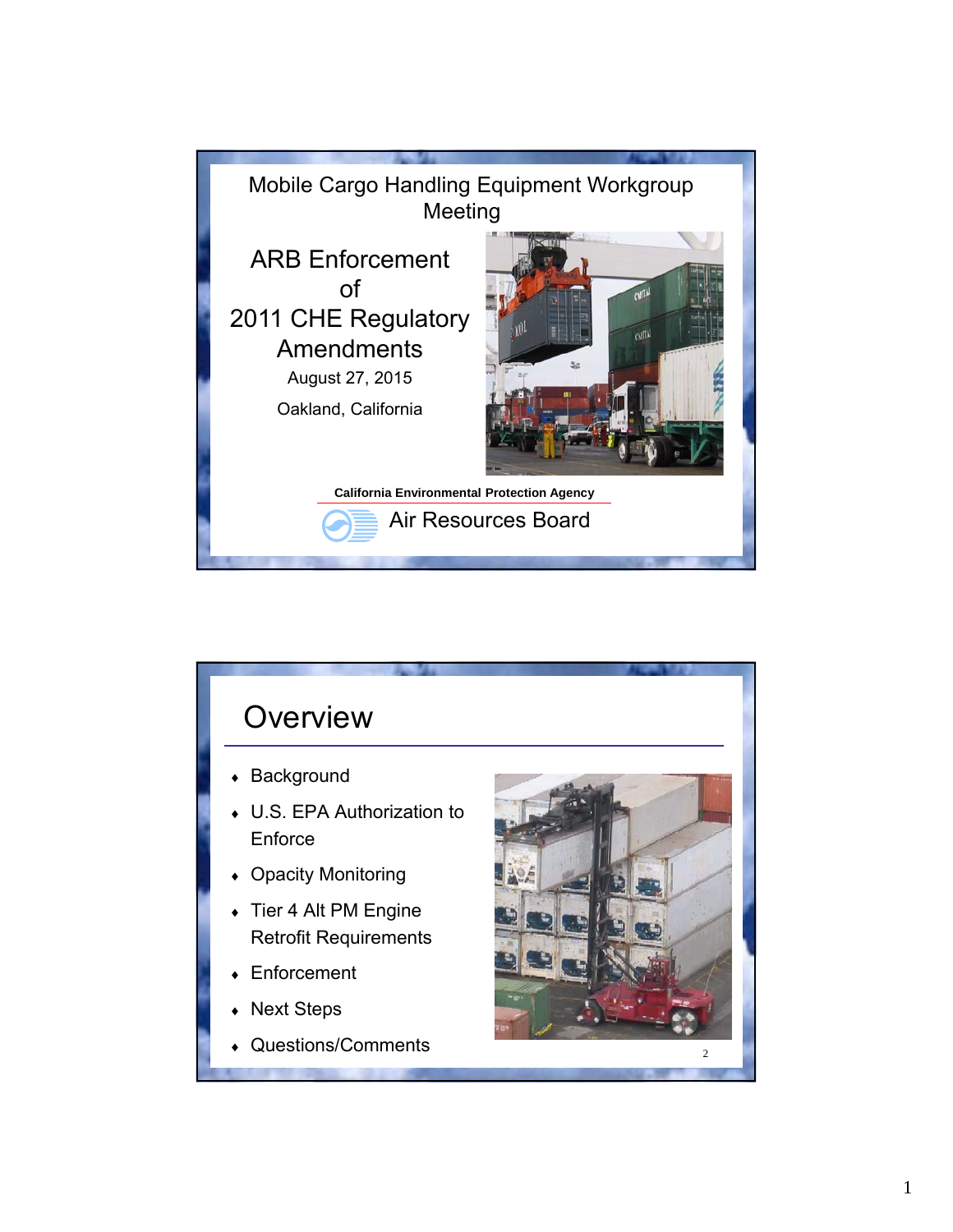

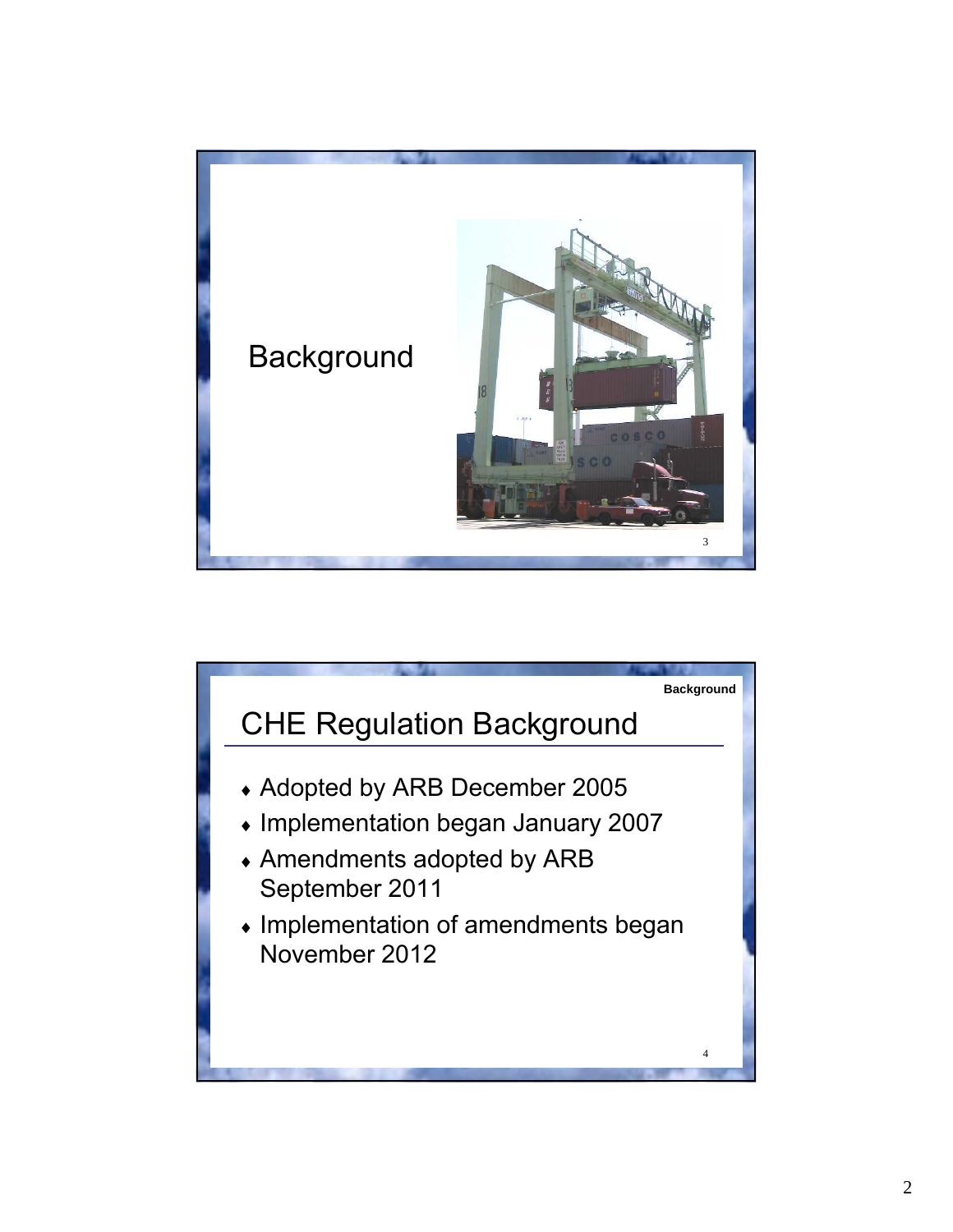

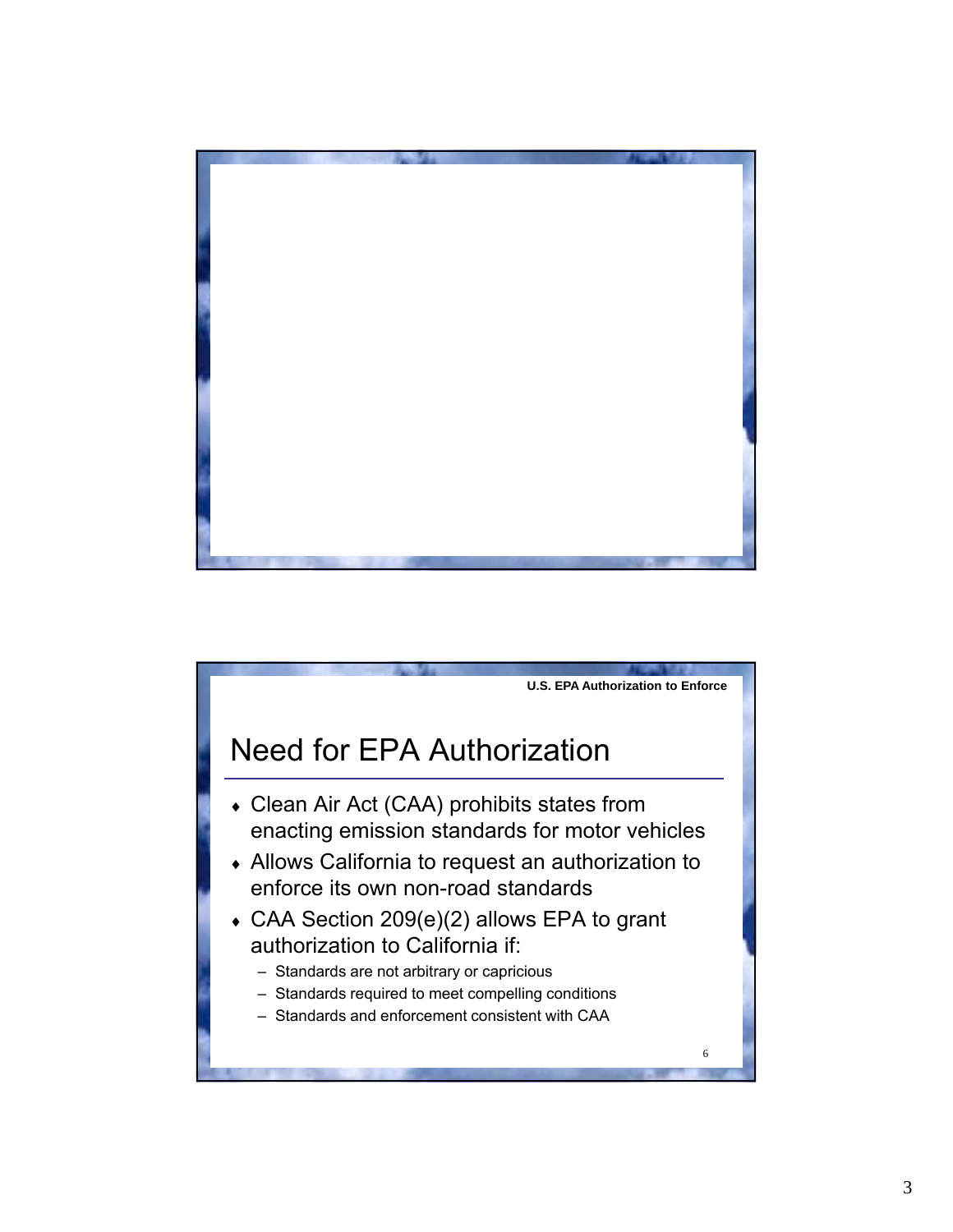

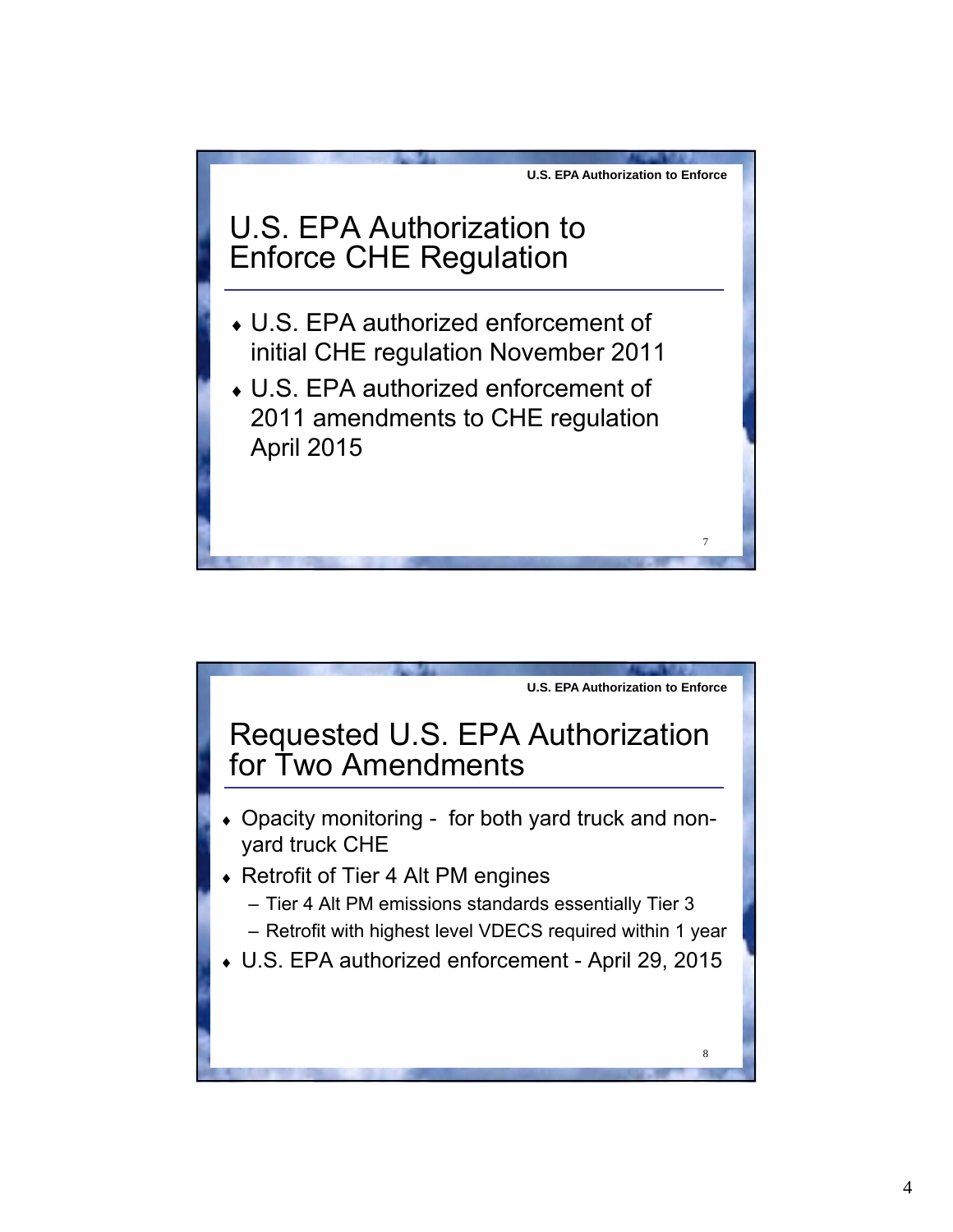

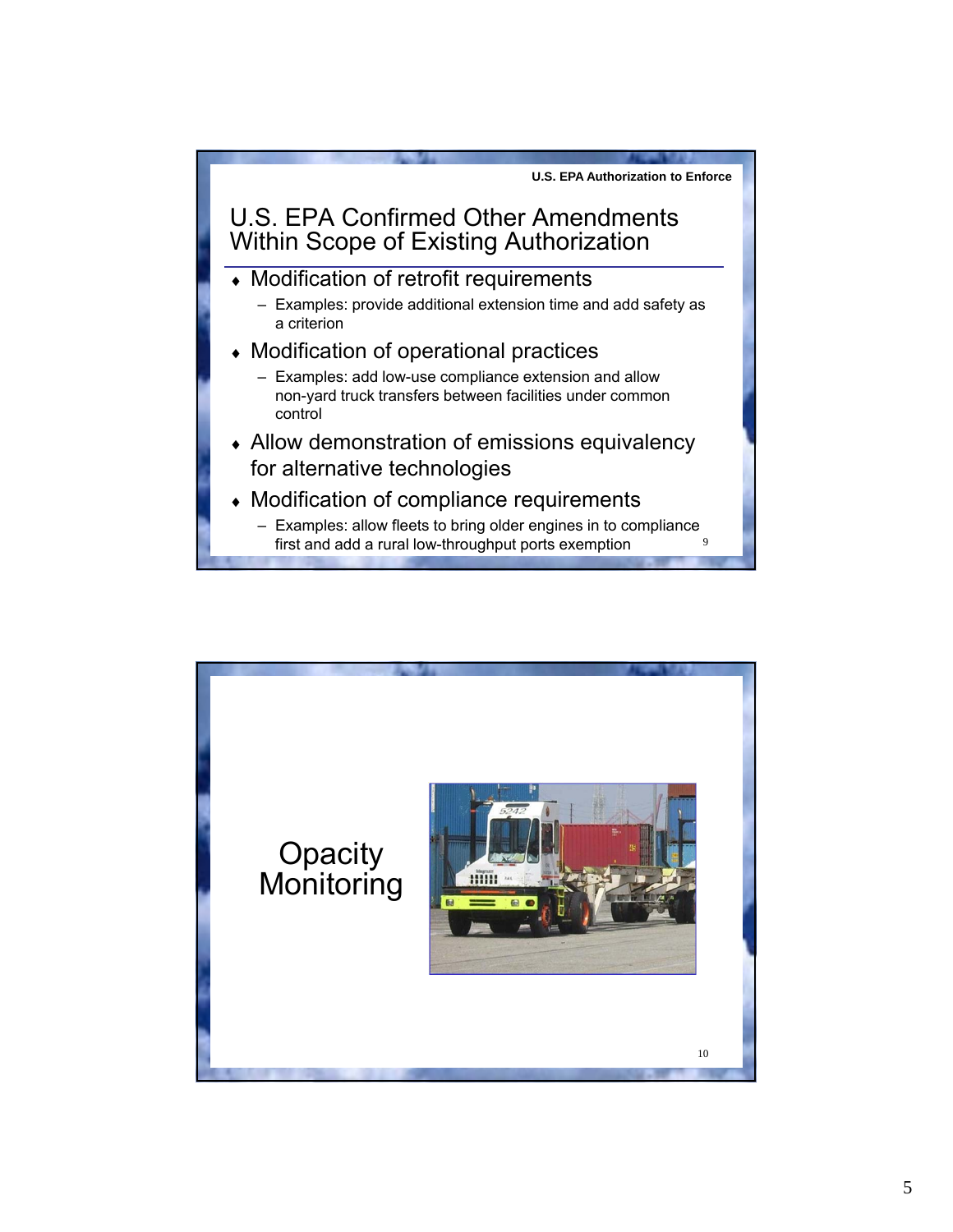

|                                     |                                                     | <b>Opacity Monitoring</b> |    |  |  |  |  |  |  |
|-------------------------------------|-----------------------------------------------------|---------------------------|----|--|--|--|--|--|--|
| <b>Compliance Phase-in Schedule</b> |                                                     |                           |    |  |  |  |  |  |  |
|                                     | <b>Percentage of Fleet</b><br><b>Opacity Tested</b> | <b>Compliance Date</b>    |    |  |  |  |  |  |  |
|                                     | 25%                                                 | October 26, 2015          |    |  |  |  |  |  |  |
|                                     | 50%                                                 | January 24, 2016          |    |  |  |  |  |  |  |
|                                     | 75%                                                 | April 28, 2016            |    |  |  |  |  |  |  |
|                                     | 100%                                                | July 27, 2016             |    |  |  |  |  |  |  |
|                                     |                                                     |                           | 12 |  |  |  |  |  |  |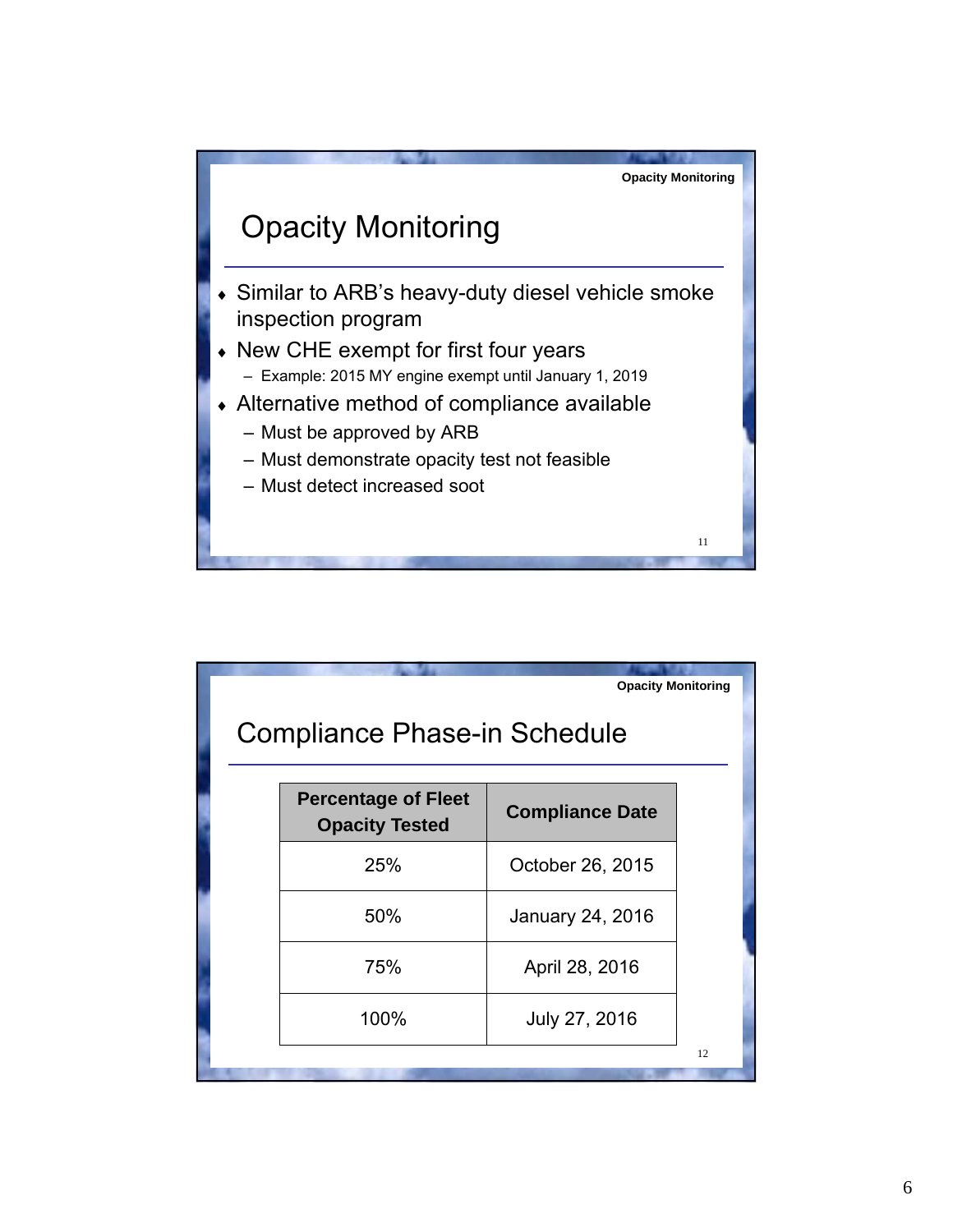| <b>Opacity Monitoring</b><br><b>Maximum Allowable Opacity Based</b><br>on Engine PM Certification Standard |                   |                |  |  |  |  |
|------------------------------------------------------------------------------------------------------------|-------------------|----------------|--|--|--|--|
| <b>PM Standard or Emissions Limit</b>                                                                      | <b>Maximum</b>    |                |  |  |  |  |
| g/kw-hr                                                                                                    | g/bhp-hr          | <b>Opacity</b> |  |  |  |  |
| Greater than 0.54 or<br>uncertified                                                                        | Greater than 0.40 | 55 percent     |  |  |  |  |
| 0.42 < x < 0.54                                                                                            | 0.31 < x < 0.40   | 45 percent     |  |  |  |  |
| 0.28 < x < 0.40                                                                                            | 0.21 < x < 0.30   | 35 percent     |  |  |  |  |
| 0.15 < x < 0.27                                                                                            | 0.11 < x < 0.20   | 25 percent     |  |  |  |  |
| 0.07 < x < 0.13                                                                                            | 0.05 < x < 0.10   | 15 percent     |  |  |  |  |
| Less than 0.07                                                                                             | Less than $0.05$  | 5 percent      |  |  |  |  |
|                                                                                                            |                   | 13             |  |  |  |  |

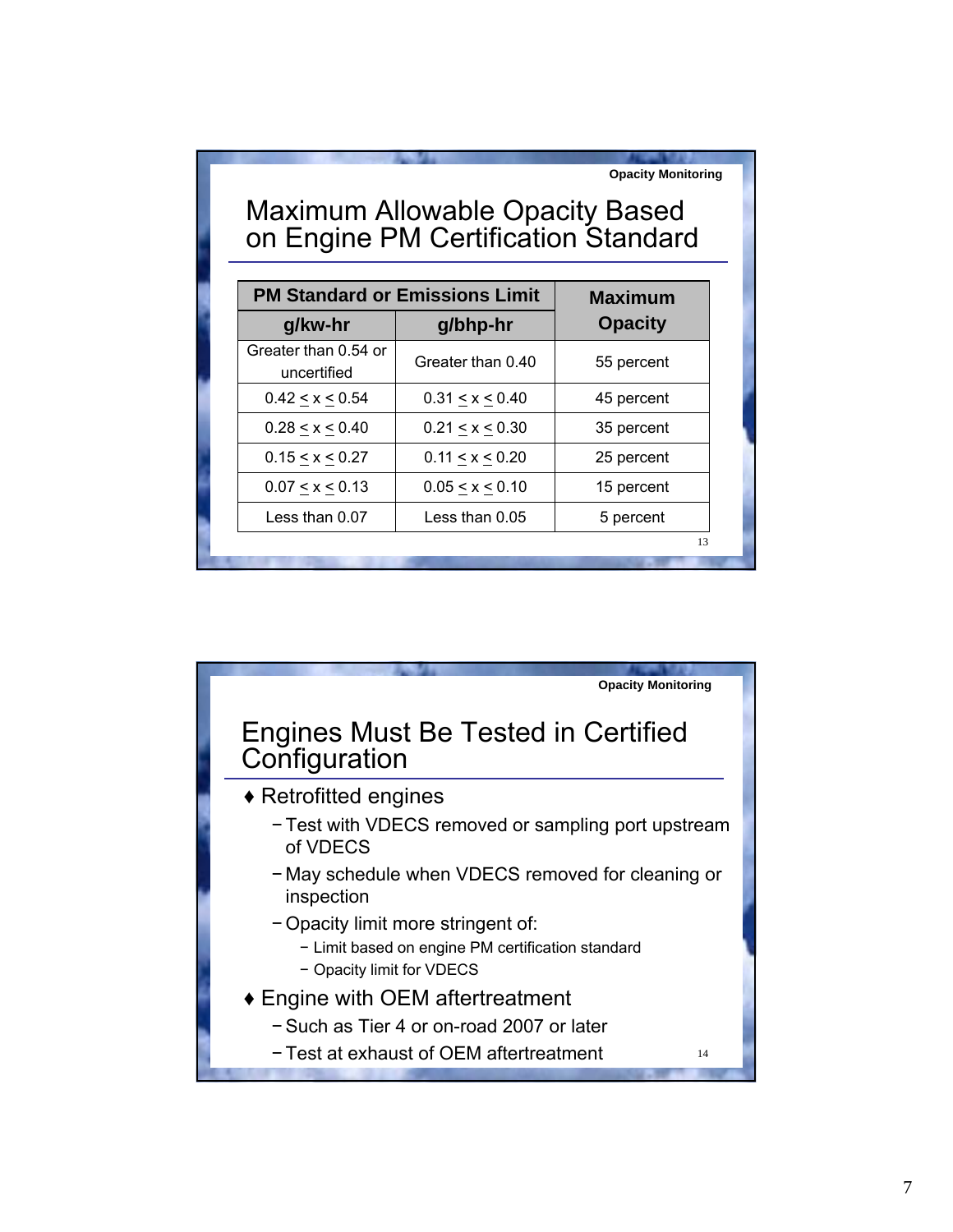

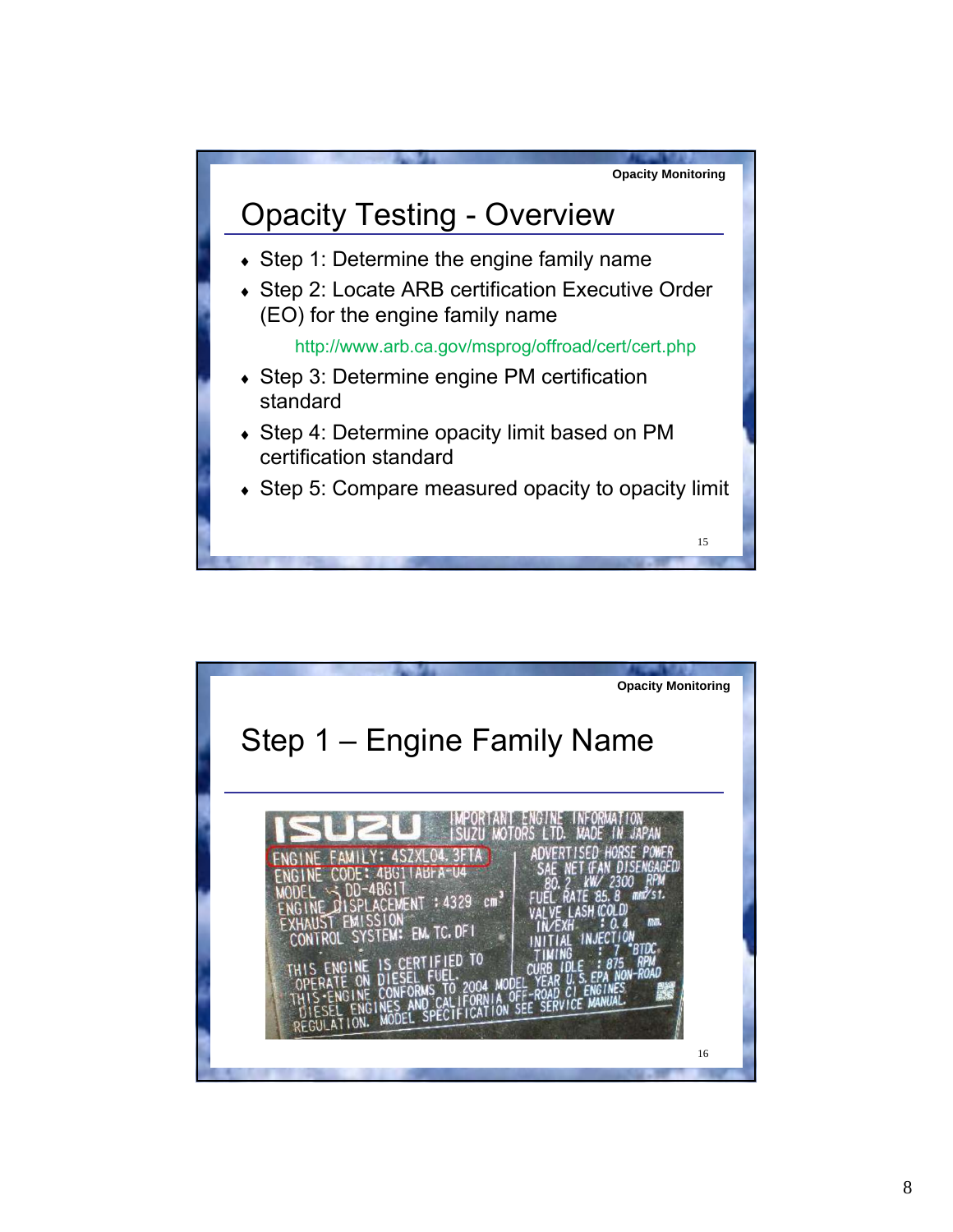

|                                                                     | <b>Opacity Monitoring</b>    |                                    |             |                          |               |          |     |            |              |     |             |  |
|---------------------------------------------------------------------|------------------------------|------------------------------------|-------------|--------------------------|---------------|----------|-----|------------|--------------|-----|-------------|--|
| Step 3 - PM Certification Standard                                  |                              |                                    |             |                          |               |          |     |            |              |     |             |  |
| <b>RATED</b><br><b>EMISSION</b><br>EXHAUST (g/kw-hr)<br>OPACITY (%) |                              |                                    |             |                          |               |          |     |            |              |     |             |  |
|                                                                     | <b>POWER</b><br><b>CLASS</b> | <b>STANDARD</b><br><b>CATEGORY</b> |             | HC                       | <b>NOx</b>    | NMHC+NOx | CO  | PM         | <b>ACCEL</b> | LUG | <b>PEAK</b> |  |
|                                                                     | 75 < kW < 130                | Tier 2                             | <b>STD</b>  | N/A                      | N/A           | 6.6      | 5.0 | 0.30       | 20           | 15  | 50          |  |
|                                                                     |                              |                                    | FEL         | N/A                      | <b>N/A</b>    | 6.2      | N/A | <b>N/A</b> | N/A          | N/A | N/A         |  |
|                                                                     |                              |                                    | <b>CERT</b> | $\overline{\phantom{a}}$ | $\rightarrow$ | 5.3      | 0.6 | 0.18       | 12           | 3   | 35          |  |
|                                                                     |                              |                                    |             |                          |               |          |     |            |              |     |             |  |
|                                                                     |                              |                                    |             |                          |               |          |     |            |              |     | 18          |  |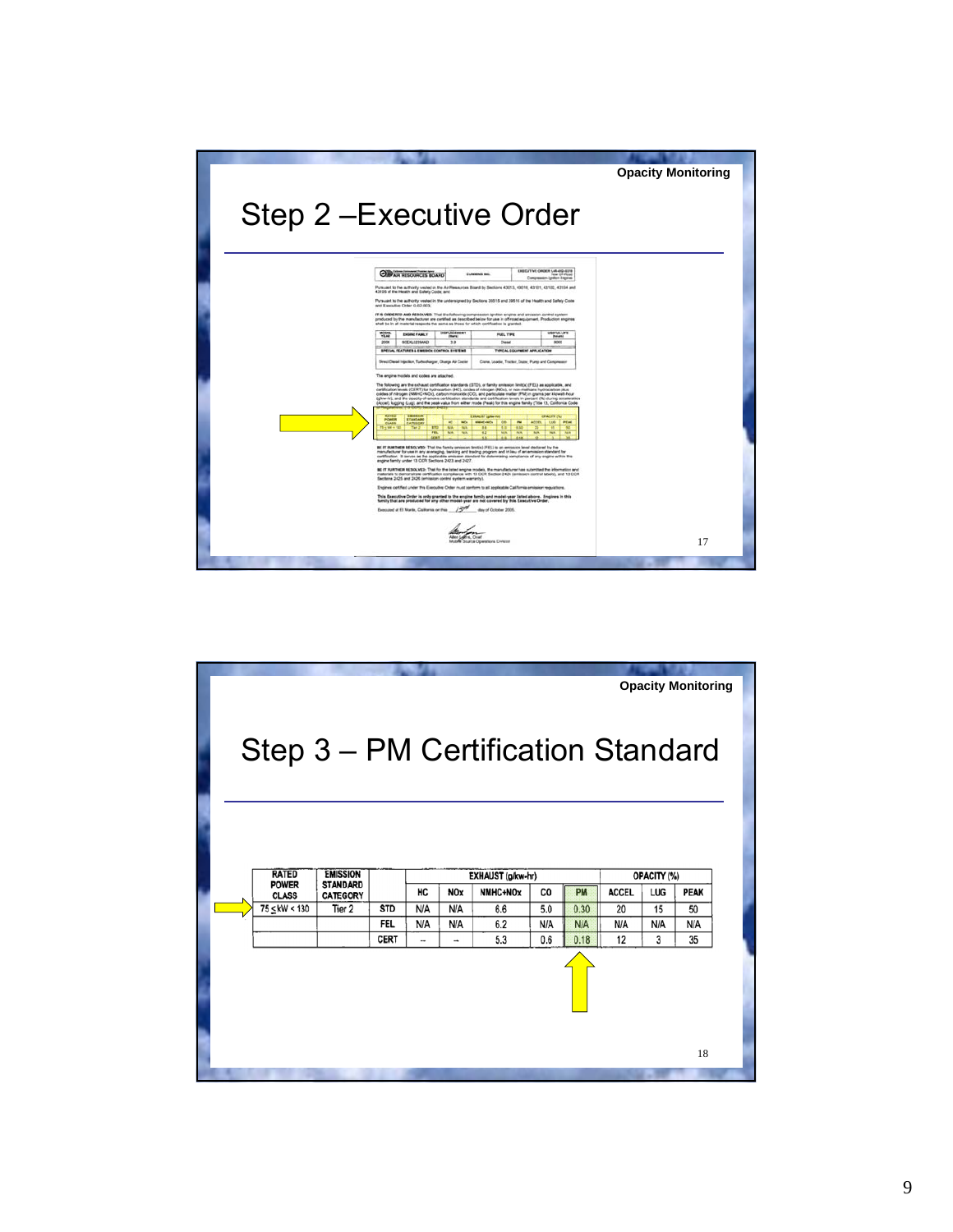

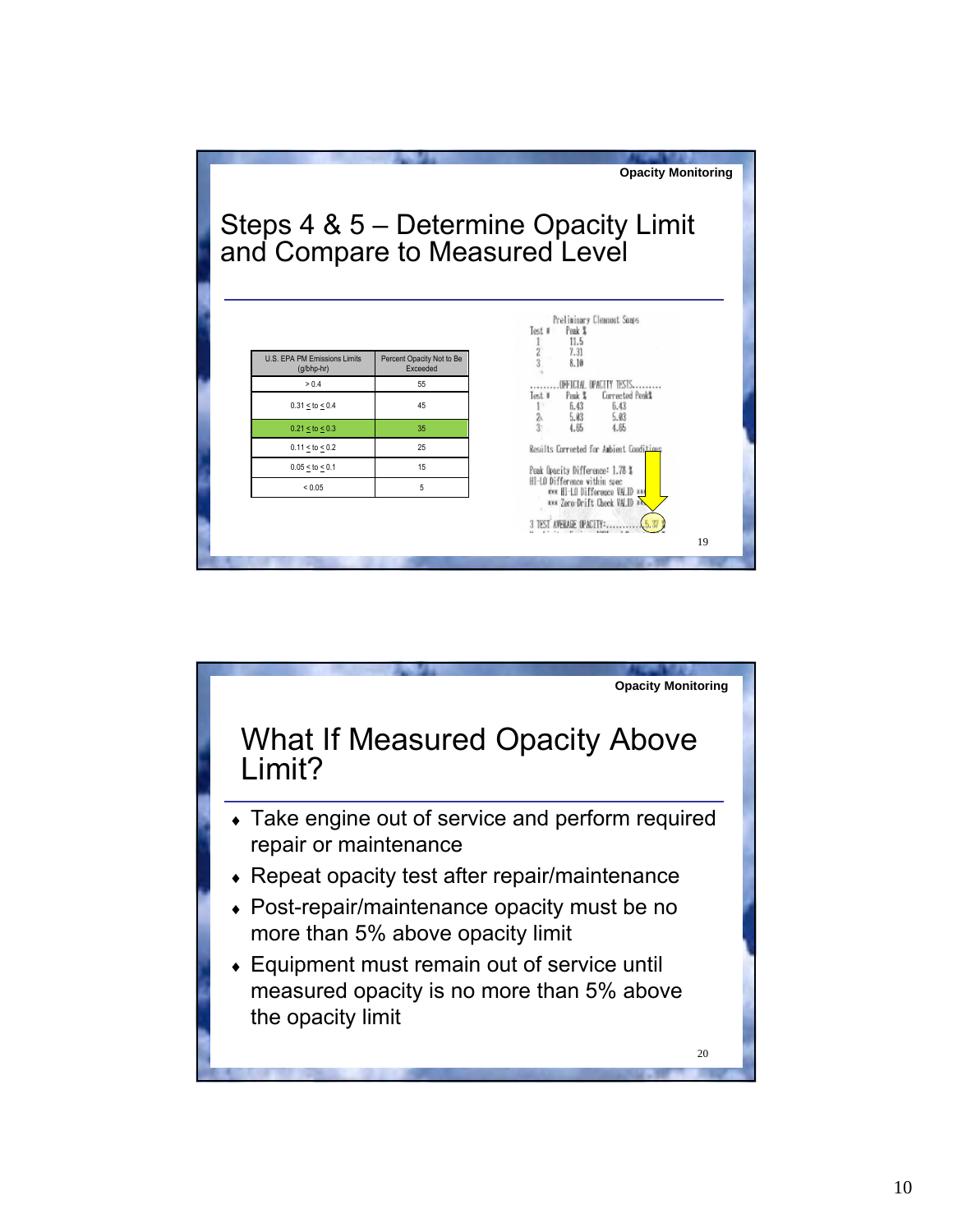

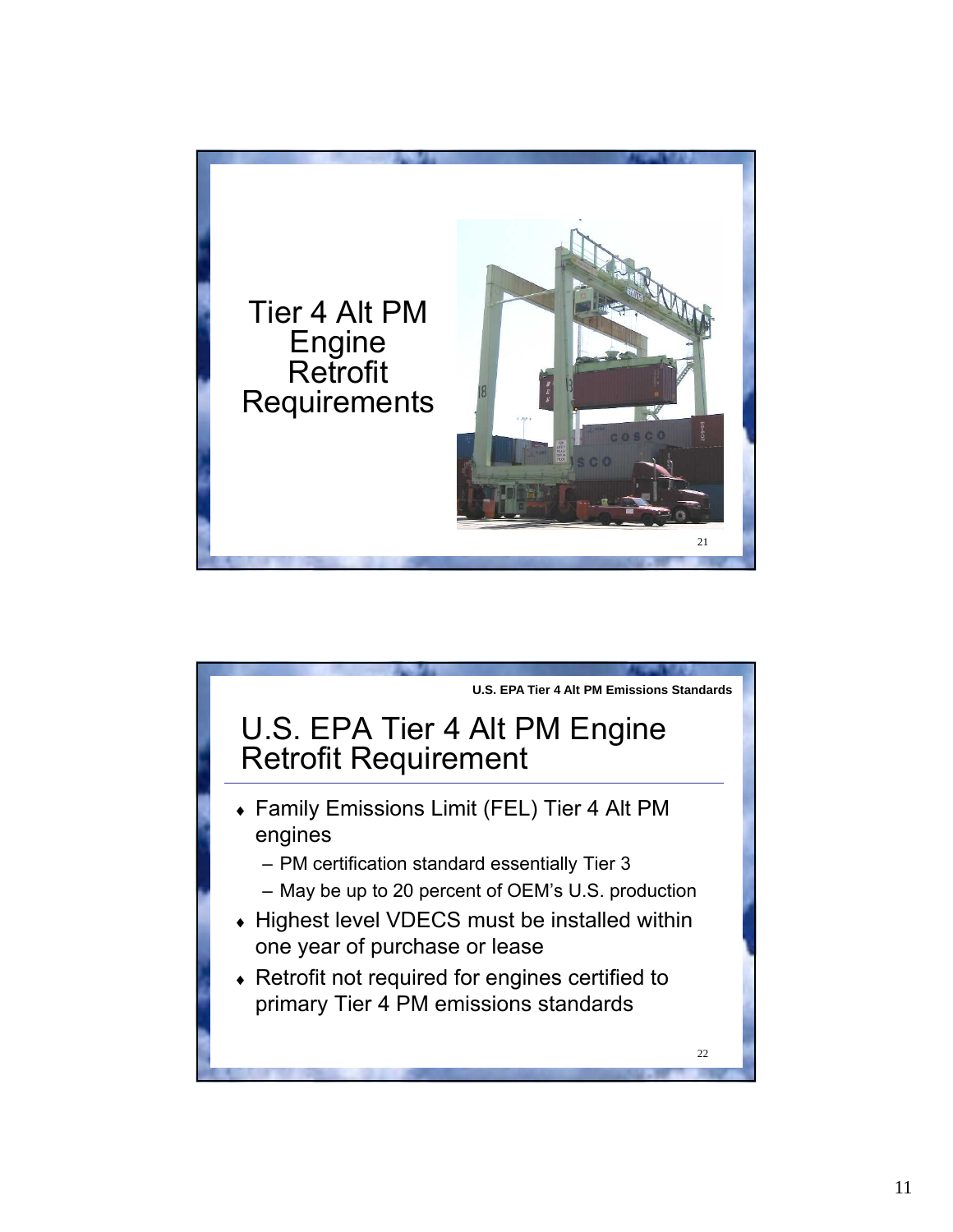

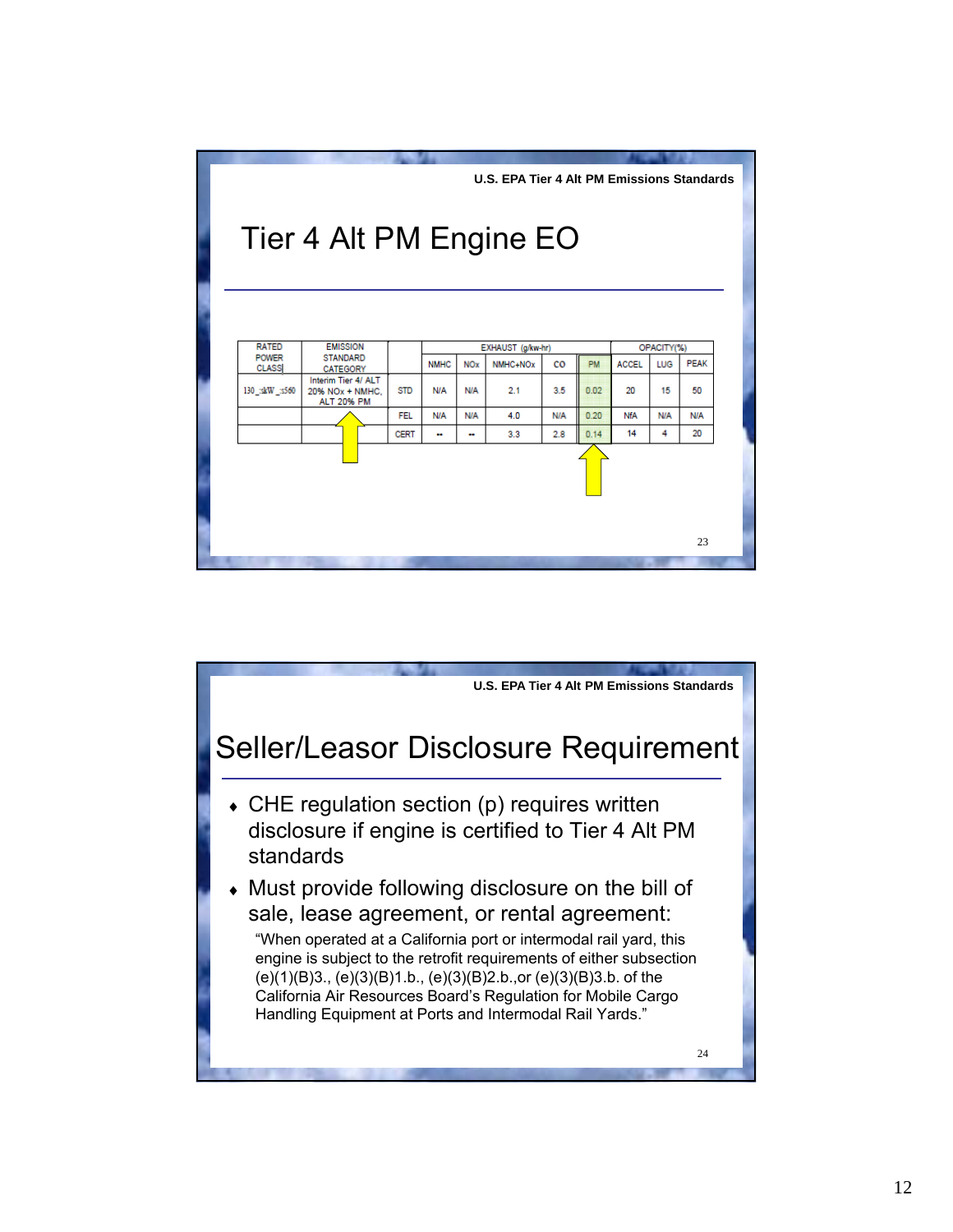

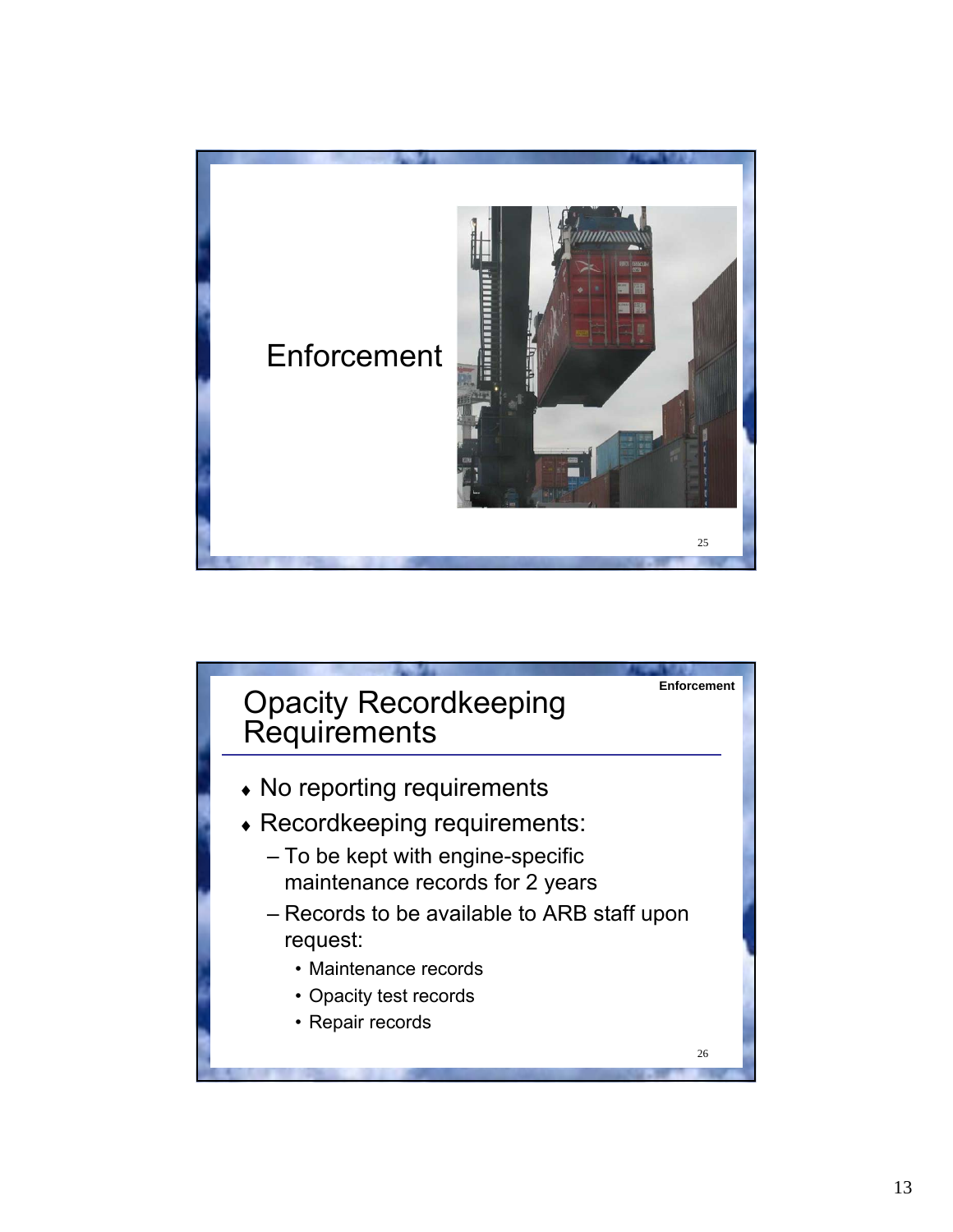

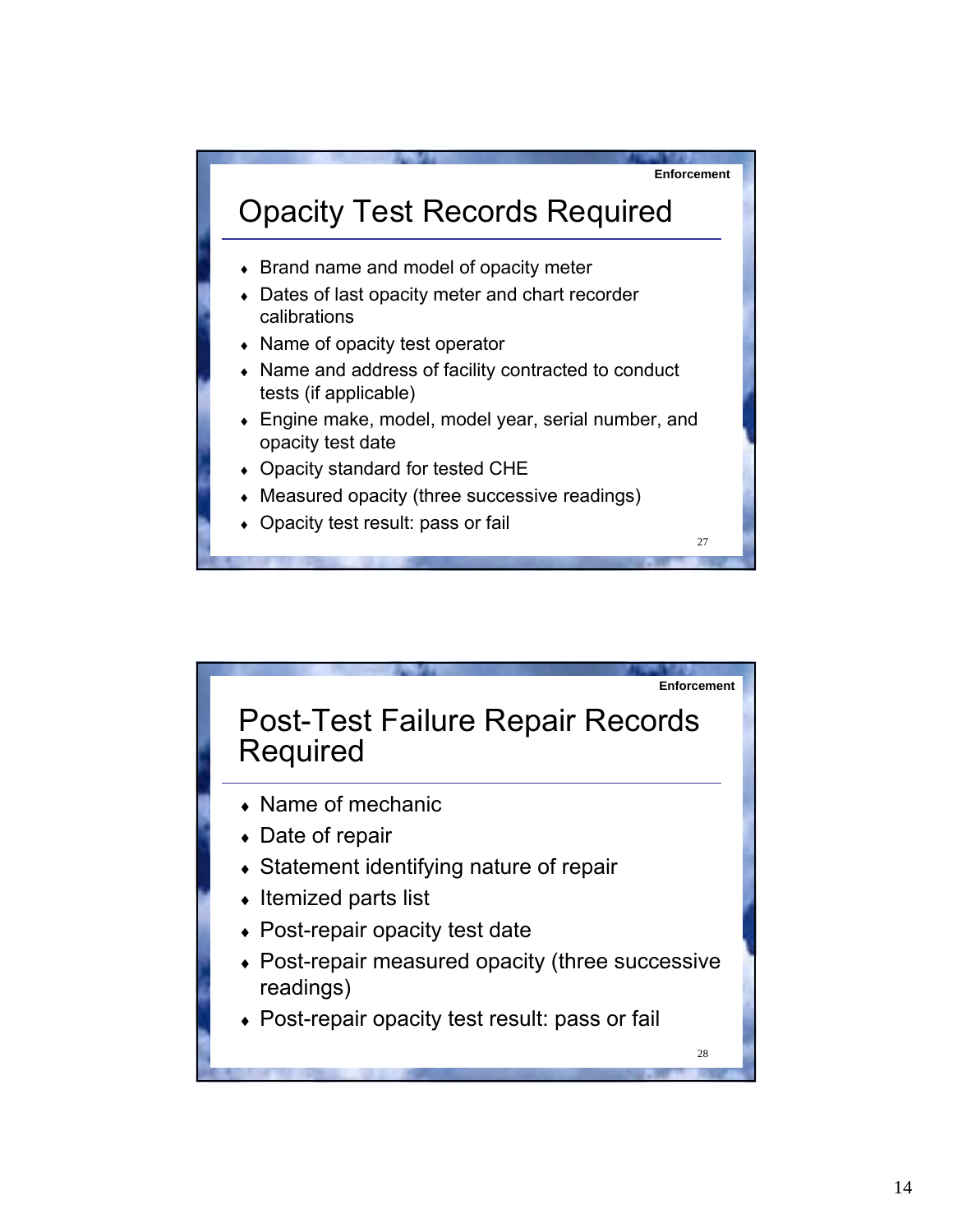

- Recordkeeping same as for Tier 2 and 3 retrofit requirements
	- VDECS
		- VDECS type, manufacturer, model, serial number
		- Installation date
		- Level of control (1, 2, or 3); if not 3, include justification
		- Maintenance records
	- If no VDECS available require documentation supporting non-availability

29

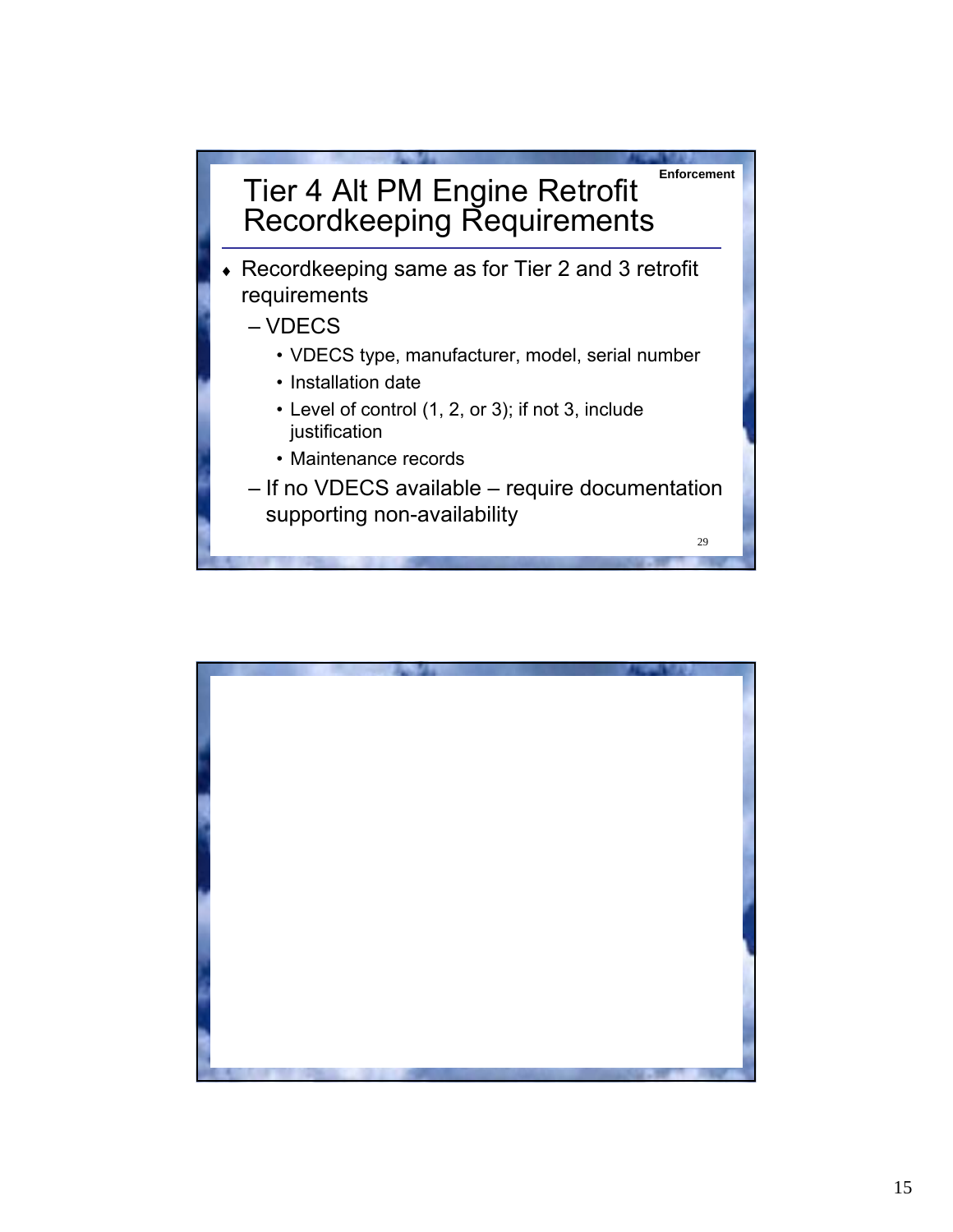